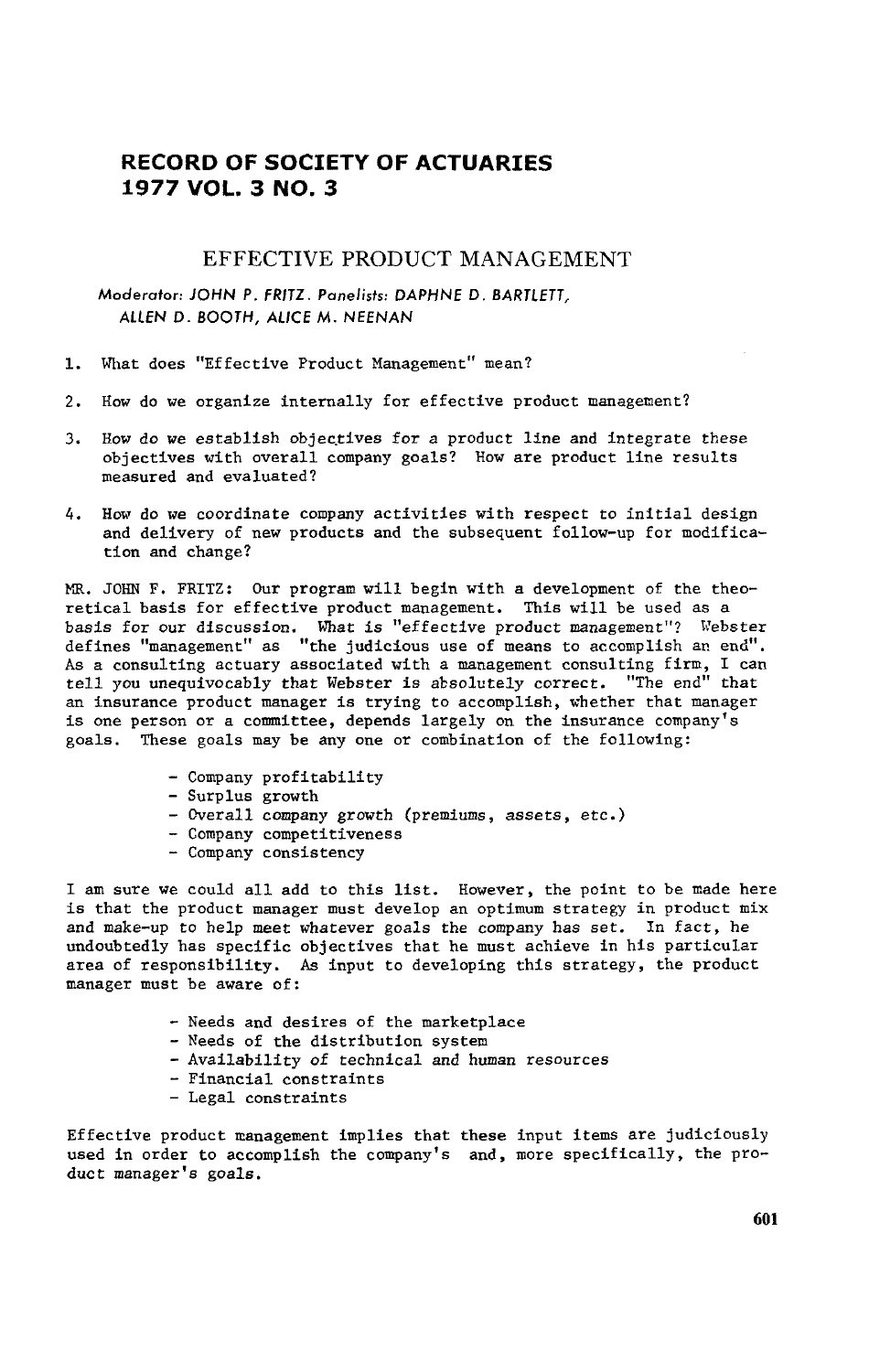MS. DAPHNE D. BARTLETT: I would consider that effective product management consists of the following items:

- 1. The design of new products to assist in fulfilling overall objectives.<br>2. Maintenance and adjustment of existing products where possible, to
- Maintenance and adjustment of existing products where possible, to assist in fulfilling corporate objectives.
- 3. Development of timely statistical experience data to be used to determine whether objectives are in fact being met.

The above list consists of the routine items necessary for effective product management. There are probably two other, more subtle essential components that are needed in any organization for product management to be effective:

- i. There must be an environment where creativity and departure from the norm is encouraged. That is, let's not be afraid to do something new, and let's not always "follow the pack."
- 2. There must also be an awareness and understanding of the fact that changes in direction can, and sometimes should,be made. In other words, do not be afraid to drop a product, or even a line of business, if the evidence indicates this should be done.

MS. ALICE M. NEENAN: The most important factor is communication of goals and priorities to everyone involved in the product management process. For example, the company objectives for sales growth in each line of business should be integrated into the strategies of areas such as marketing, agency, investments, and actuarial.

MR. ALLEN D. BOOTH: An effective product manager is one who appreciates his company's goals and objectives and acts to further the progress of his company along its charted course. I speak from a background of a smallto-medium size stock company and the problem with that definition is that there often is not a charted course. This is often an element lacking in smaller companies. We undertook to do that a couple of years ago and found that the efforts of our organization were much better placed as a result of defining our corporate goals in writing.

MR. FRITZ: Let us discuss what the internal organization for product management might involve. Is there a product manager designated, and if so who might that be? How do the actuarial and agency areas interact during product management?

MS. BARTLETT: We have just gone to a line of business **o**rga**n**ization, with a somewhat unusual wrinkle in that we also have an Agencies Line. I would consider that the product line managers are the heads of each individual line. The line heads all report to the President, and are considered to be solely responsible for the success or lack thereof of their lines.

MS. NEENAN: My company does not have designated product llne managers. Our Financial division and Product Development and Marketing division are each headed by an actuary, and these people have joint responsibility for management of our ordinary life, annuity, and disability income lines. Market analysis, market strategies and the design, pricing and implementation of new products fall within the scope of the Product Development and Marketing division. The Financial division has primary responsibility for determining product line profit objectives, monitoring the profitability of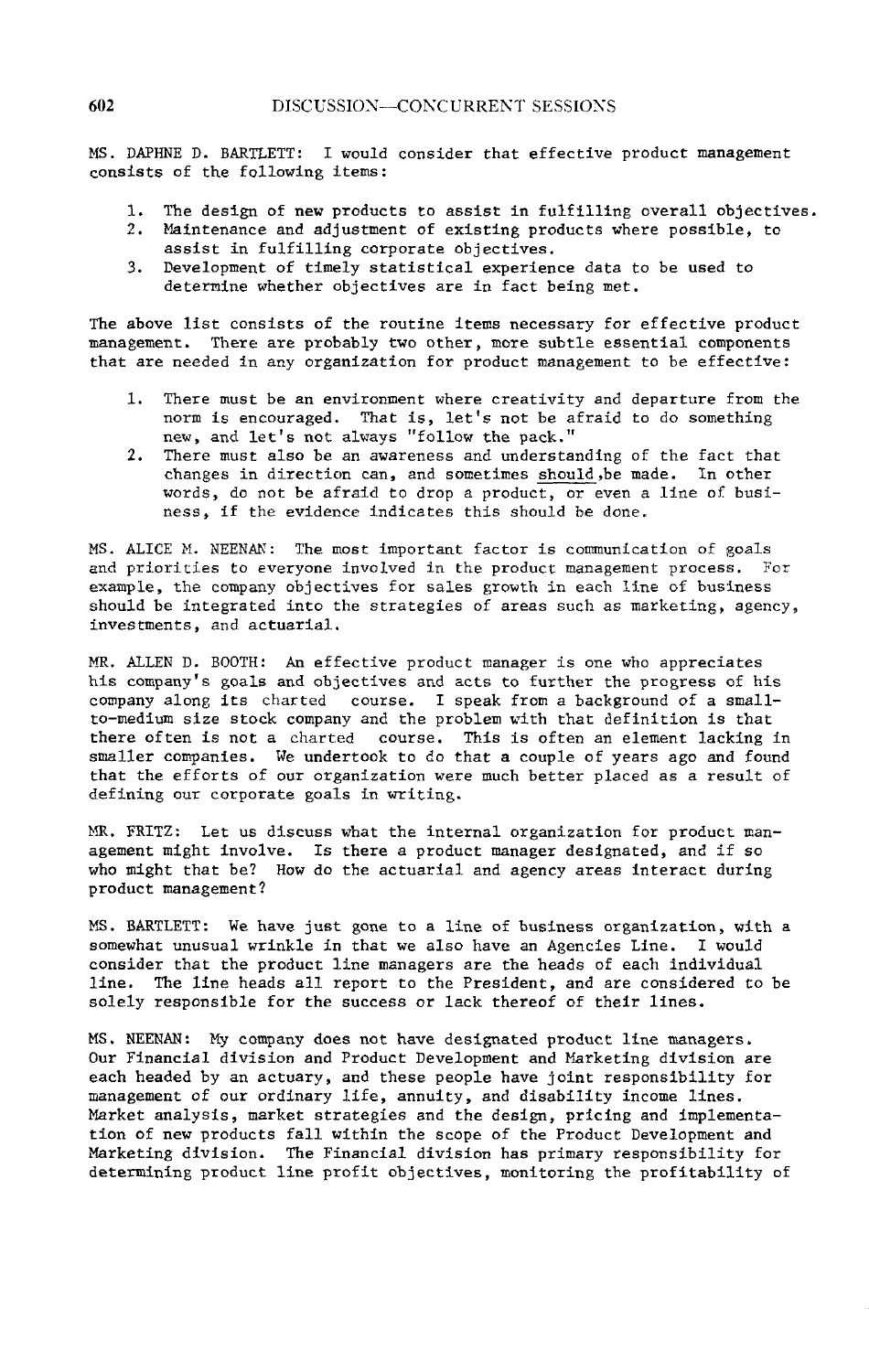## EFFECTIVE PRODUCT MANAGEMENT **603**

existing products and recommending dividend actions. Of course, the actuaries in these two divisions must reach a Joint agreement on decisions such as the appropriate assumptions to be used in pricing a new product. This organizational structure has been in effect for about six months, and we feel it is working well, Coordination of pr**o**duct changes is easier when individual llne managers are not competing with each other for EDP priorities, We actuaries are discovering what life is like out in the field and the marketing pe**o**ple are learning how to talk about asset shares and the incidence of profits.

MR. BOOTH: Our organization is a functi**o**nal one in which the responsibilities of the "product manager" fall squarely upon the shoulders of the head or heads of the actuarial department, albeit, with many inputs from without. In the smaller **o**rganizati**o**n, it is extremely c**o**mm**o**n for all or most of the management people to have at least a firm interest in such things as:

> What are our current products and what are they designed to do? What new products are being considered? Which product is selling best? Which is "most" profitable?

This is one nice luxury of an organization where you have perhaps ten or twenty management-level people who frequently talk with each other. The activities in our organization are highly oriented t**o** the personalities of the people involved and it is fundamentally important that the people in the organization have a certain mesh of personality so that things can move along as we w**o**u**l**d desire them t**o**.

MS. BARTLETT: In order to fa**c**ilitate **c**ommuni**c**at**i**o**n** between the a**c**tuarial and agency areas at a fairly **l**ow level, we have **j**ust a**s**signed one of o**u**r actuarial stude**n**ts to the Age**nc**ies Li**n**e. We hope that this w**i**ll result i**n** some preliminary actuarial a**n**alysis of new ideas **o**rigi**n**ati**n**g in that area prior to their presentatio**n** to the A**c**tuarial areas. We have not had this position in effect long enough yet to know whether it will work as we have expected. I know it is becoming quite **c**ommon in the i**n**dustry.

MR. FRITZ: An important area in effective product management is to be able to set goals and the**n** eval**u**ate performa**nc**e.

MS. BARTLETT: Our corporate level ob**j**ectives are curre**n**tly based on a desired ret**u**rn on equi**t**y (ROE), and **c**ertai**n** dividend req**u**irements of o**u**r pare**n**t company. At present, we are struggling with the question of the determinatio**n** of minim**u**m surplus req**u**ireme**n**ts and its al**l**o**c**ation into o**u**r new lines of business. On**c**e this has been ac**c**omplished, we will have to ta**c**kle the diffi**c**ult question of whether different rates of ROE are desirable for each li**n**e of business, and, if so, at what level should they be. It is **c**urre**n**tly o**u**r thinking that, even within the parent, differe**n**t ROE objectives should be imposed on each subsidiary, reflecting the degree of risk involved. O**cc**i**d**ental is a subsidiary of Tra**n**s-America **C**orporatio**n** whi**c**h has a very diverse r**a**nge of subsidiaries. We have a movie compa**n**y, an airline and a **l**ife insuran**c**e **c**ompany. **S**i**nc**e the movie company faces a greater risk than the insuran**c**e company**,** it sho**u**ld probably have a higher ROE req**u**ireme**n**t. By analogy, within O**cc**idental, we believe that ea**c**h llne of business should probably have a different obje**c**tive, reflecting the llne's risk. This leads to many more questions, such as "what return should he demanded of different types of risk?"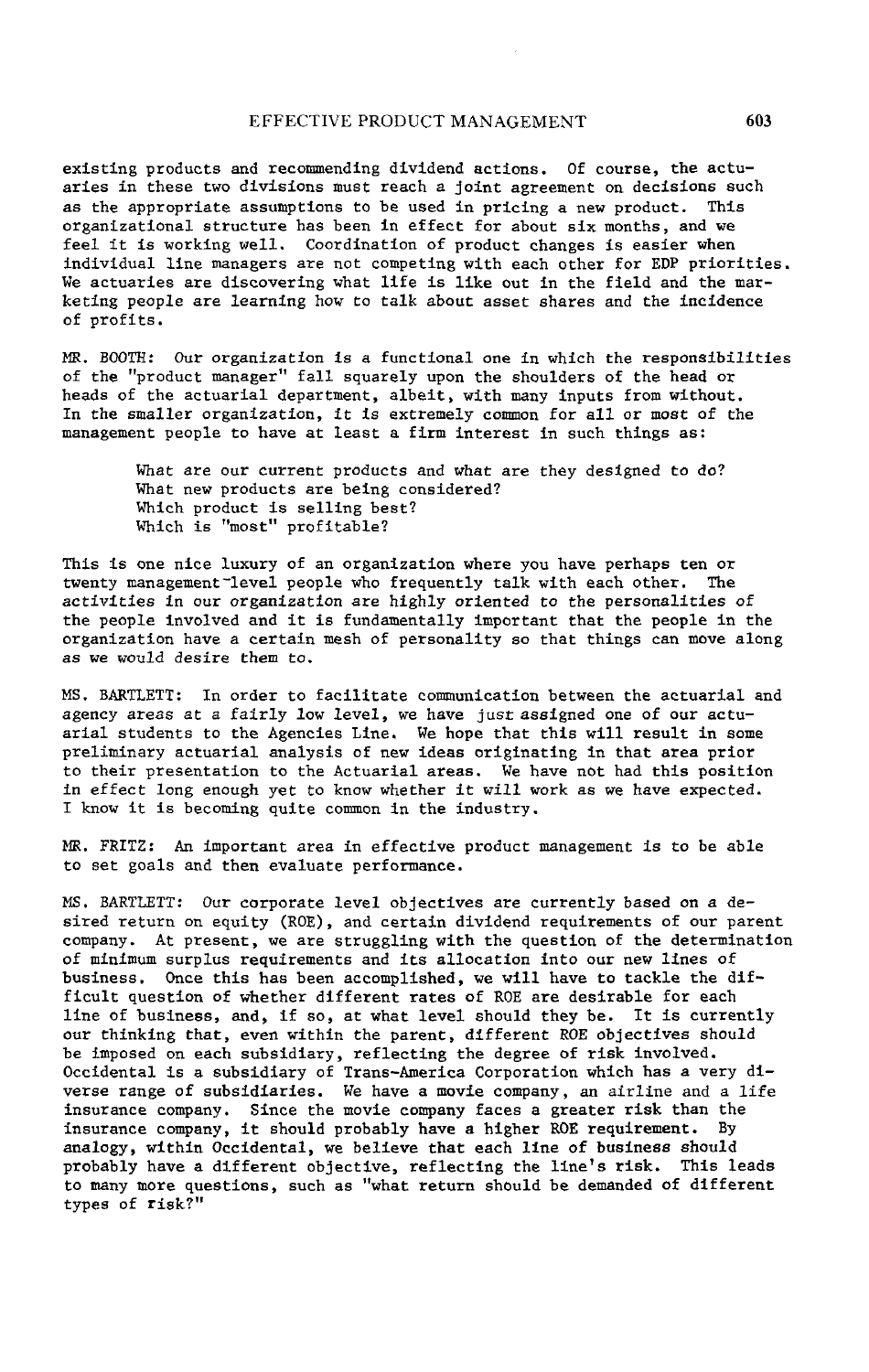Once the desired ROE objectives are established for a line of business, it will probably be fairly easy for us to extend the ROE concept into our pricing of the various products, at least in the ordinary line. The difficult problem, I feel, is determining the original allocation, and the original ROE goals.

While I have concentrated on a discussion of ROE, mainly because this appears to be at the top of the minds of management in our company at the moment, there is a very definite recognition that an ROE goal, even if it is satisfied, is not a sufficient target. Therefore, as our work progresses, we intend to explore other criteria which should also be imposed on a line of business, in order to assure a consistent, adequate and reasonable stream of earnings.

MS. NEENAN: Our primary product management tool is a five-year financial plan. This plan is revised each year, so we are always in the first year of a five-year plan. We are a mutual company and place great emphasis on meeting or exceeding the dividend scales illustrated at time of issue. For this reason our five-**y**ear objectives are targeted to the need for a net worth position that will allow for dividend scale increases for both old and new business. The five-year plan also provides a basis for evaluating our product lines and determining how successful our management efforts have been.

MR. BOOTH: Loosely stated, our product line objectives are set from bottom line upwards, where the bottom line is the corporate profit figure. We use a five-year plan where our targets are primarily GAAP profits after tax. We spend much time assembling it once every five **y**ears**.**

MS. BARTLETT: Don't you update the plan every year?

MR. BOOTH: The five-year plan is released at least in part to the investmerit c**o**mmunity and **o**ur management places a great deal of imp**o**rtance in maintaining our credibility with the investment community by not updating the plan in midstream. We discuss in our shareholder's report the progress in our five-year plan. This includes not only GAAP profits after tax but also expenses, growth of assets of the company and growth of individual premium income. We do adhere to the five-year plan through its entire existence. We are in our second five-year plan now. We met the first one close to target all the way down the llne so I guess we have had good results.

MS. BARTLETT: Do you find in your planning process you are generally conservative or liberal when you go out the full five years?

MR. BOOTH: We have an overriding desire internally for a 12% annual compound rate of growth in our GAAP profits and that basically sets the tempo for the whole five-year plan. Probably as a result of the good external experience that the life insurance industry has had in the past few years (better-thanexpected mortality experience and investment yields), we have not had problems meeting our desired goal. In other words, our targets have probably been conservative relative to what we really can do.

We pay much attention to return on equity or return on invested surplus. We classify every product we write into a risk category and require from 8% to 25% return on investment, depending on the risk characteristics. We are primarily concerned with the persistency risk; in other words, the relationship between the asset share and the policy reserve. In these terms the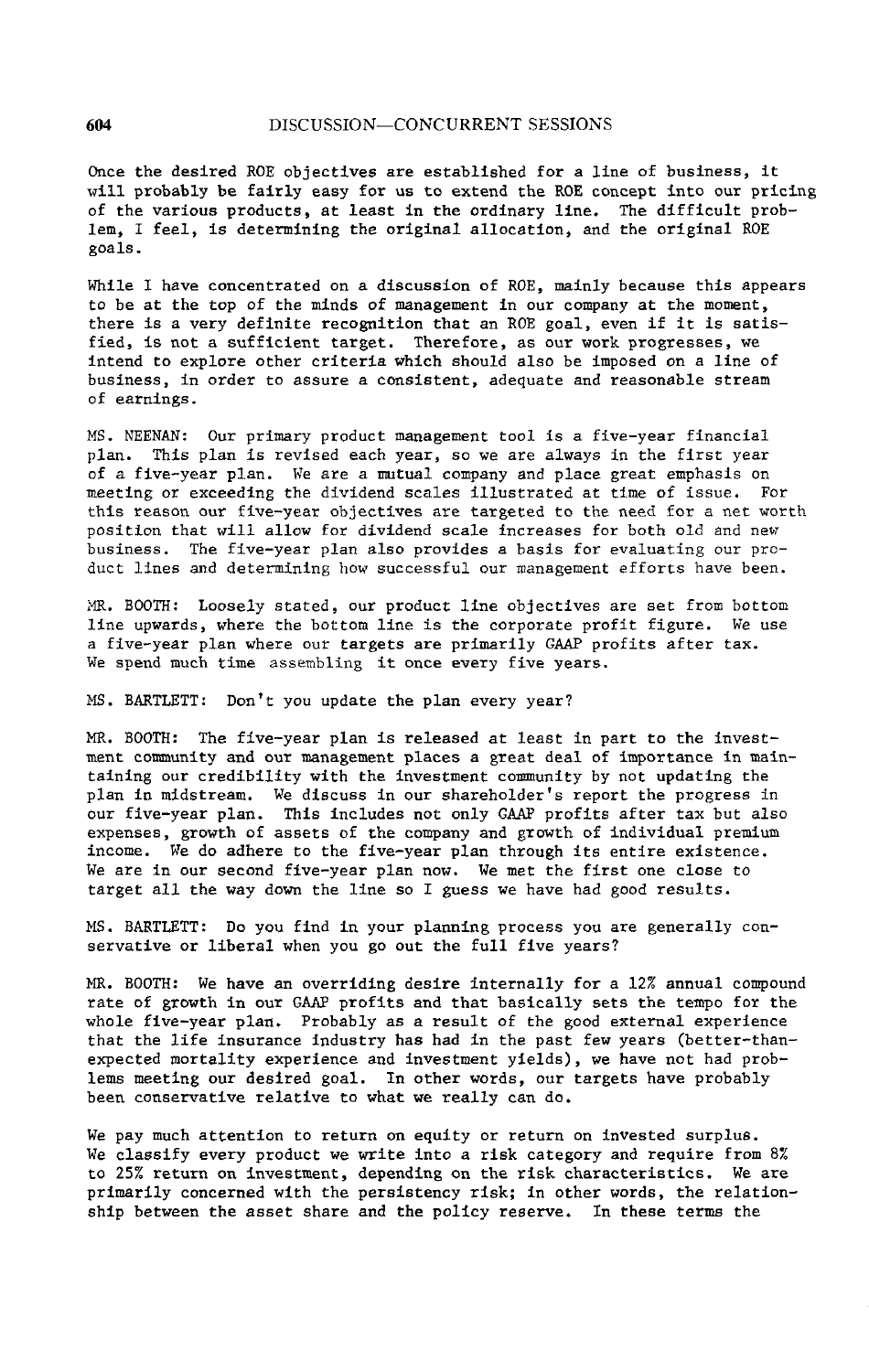most risky **p**roduct we could have is one in which it takes **a** long time to bring the **a**sset share up to the reserve. The biggest challenge of the actuary is to relate profit goals b**a**ck to something llke a five-year pl**a**n where you are de**a**ling not in index of profit per thousand but rather the total corporate profit**.**

MR. FRITZ: Once the goal is set, how are product results evaluated?

MS. BARTLETT: We h**a**ve just come out wit**h** a new report for our Ordinary line which might be considered an attempt to evaluate the product line performan**c**e **o**n an **u**p**-**t**o**-date a**n**d ro**u**ti**ne** basis. This is our "Month**l**y Pr**o**du**c**ti**o**n, Prof**i**tab**i**lity and Strain" Report. What this report **s**hows, on a year-to-d**a**te b**a**sis, **i**s the pr**e**mium product**i**on by plan for o**u**r top sellers, the expe**c**ted present va**l**ue **o**f future pr**o**fits at iss**u**e for t**h**at amount of prod**u**ction, and the statutory strain inhe**r**ent in that produ**c**t**i**on. The totals (with approximate adjustment for the b**a**lan**c**e of plan**s)** are **c**ompared with our production and **p**rofit **g**oa**l**s for the year to date, and **a**ny deviations can quick**l**y **b**e ident**i**f**i**ed as to the**i**r source. Aga**i**n, th**i**s is **i**n a prelim**i**nary stage, and could be sign**i**f**ic**antly improved. **H**owever, it is **c**reating **a** great de**a**l of **i**nter**e**st among our t**o**p management, and our parent company. We are **p**lanning to exte**n**d it to the ot**h**er **l**ine**s** of business, as **s**oon a**s** the necessary bac**k**up data **c**an be comp**i**led. Another rout**in**e study we perform is a q**u**arterly a**n**alysis of persisten**c**y by ma**j**or plan blo**c**k and duratio**n**. This is done both for o**u**r Ordinary L**i**fe and I**n**dividual Health lines and enables us to identify **a**ny pro**b**lem areas on a timely basis. This report, for example, was used to **i**dentify the fa**c**t that we had a very serious persistency pro**b**lem with mi**n**imum dep**o**sit business. **C**ertain corrective action was taken in the field and in our produ**c**t design, wh**i**ch has now resulted in **m**u**c**h improved experie**nc**e.

MR. FRITZ: When you find a problem, how do you fix it?

MS. BARTLETT: Several co**u**rses **o**f a**c**tion might be taken whe**n** it is d**i**s**c**overed that a produ**c**t is in diffic**u**lty. One obvio**u**s way is to d**i**sco**n**ti**n**ue sales in that particular area. This is somet**h**ing we did quite re**c**ently for our In**d**lvidual Health med**ic**al expense **bu**siness when our pro**j**e**c**tio**n**s indicate**d** that it was highly u**n**likely that we **c**ould **c**ontin**u**e with our **c**urrent portfolio or develop a competitive prod**u**ct which wo**u**ld comply with all state reg**u**lations a**n**d also provide an a**d**eq**u**ate ret**u**r**n**. Another, less drastlc,alternative solution is to change the commission structure to divert sales from an unprofitable plan to one that is more profitable. A further alternative that prove**d** very suc**c**essful for Occ**i**dental in the last fewyears was the development of a product spe**c**ifically designed to draw sales away from a **p**opular but unprofitable plan.

MR. BOOTH: One of the problems that I fa**c**e is find**i**ng the time and the person**n**el to ade**q**uately follow up a**n**d analyze the res**u**lts of a pro**d**uct after it is initially released to the marketplace. In **p**articular, I am concerned a**b**out whether the pricing assumpt**i**ons are **b**eing realized. Somewhere in the not-too-d**l**stant future, I hope we will **b**e able to develop a corporate model which will req**u**ire that we project o**u**r results at the begin**n**ing of the year o**n** a sort of a pro forma income stateme**n**t, and at the e**n**d of the year ide**n**t**i**fy dev**i**at**i**o**n**s from our pro**j**e**c**t**i**on by sour**c**e.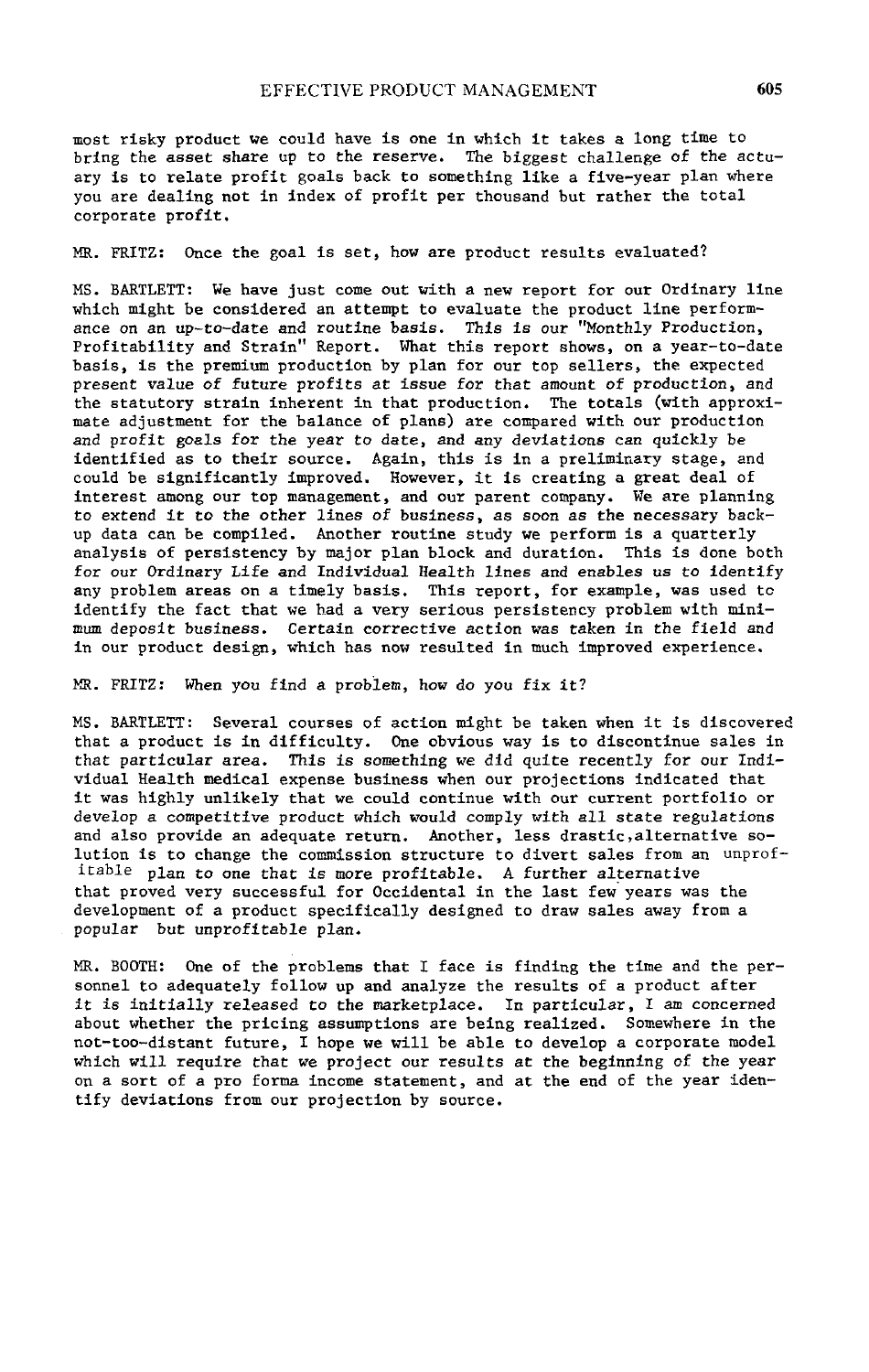When we want to mo**d**ify a product, we are concerned about the reaction of our field force. We worry about the credibility of the home office to the field force. A method we tend to use when we have an adverse change going to the field is to couple it with something positive to try and balance the thing out.

MR. FRITZ: Now that we have discussed what effective product management is and how to do some effective product management, let us discuss some practical considerations. We would like to split this up into three lines: ordinary life, individual annuity and individual A & H. With respect to the ordinary line, how are companies adjusting to the obvious trend toward term insurance?

MS. BARTLETT: Although I could take issue with the fact that the trend to term insurance is "obvious"\_ I prefer to concede that point and address the question "why is there a trend?" I would suspect that there are two major reasons. One is, of course, the existence of inflation, which produces less long range value in death benefits and, with respect to permanent insurance, the erosion of cash values. The other reason is price: many purchasers of today apparently prefer higher coverage for a fixed initial outlay than they cam get with permanent insurance, although they forget that their outlay will probably increase in the future, or that their coverage will expire.

The next question is whether we should fight the tide toward term insurance. I believe the life insurance industry should take a long, hard look at itself. Any actuary who is asked to develop a level premium permanent policy should consider whether there is truly a need for that type of policy, or whether it might be better designed as\_ for example, an in**c**reasing premium, increasing benefit permanent policy. In an inflationary environment, consumers are accustomed to paying a little more each year for everything, and their income is usually increasing each year. So, perhaps there would not be much consumer objection to a life insurance policy with traditional-type permanent benefits, but with increasing benefits and premiums. We have not yet been able to completely design a plan along these lines, mainly because of difficulties with our computer systems. However, it is constantly at the forefront of our thinking. We have developed an increasing premium whole life policy with level benefits, and sales on this plan, while not outstanding, are satisfactory. I suspect part of the difficulty in encouraging the field force to use a product of this type (besides the commission considerations which I will get to later) is the fact that it is different from the established mold. However, it has been our experience that, with adequate home office direction and emphasis, a quite complex plan can be readily understood by most of the field force in a very short time.

MS. NEENAN: I would like to just make one comment on term. There have been attacks on the insurance industry by consumers saying that agents sell whole llfe and often minimum deposit because the compensation is higher. In partial reaction to that and because we do not have any Schedule Q problems with New York, last year when we introduced our new policy series we had first year commissions on all our term products equivalent with our whole life product. Admittedly, for the same face amount sale there is still a significantly smaller commission, but we see an increasing number of sales being made on a premium amount. In this case the agent does not have the vested interest to sell permanent instead of term to get the higher commission.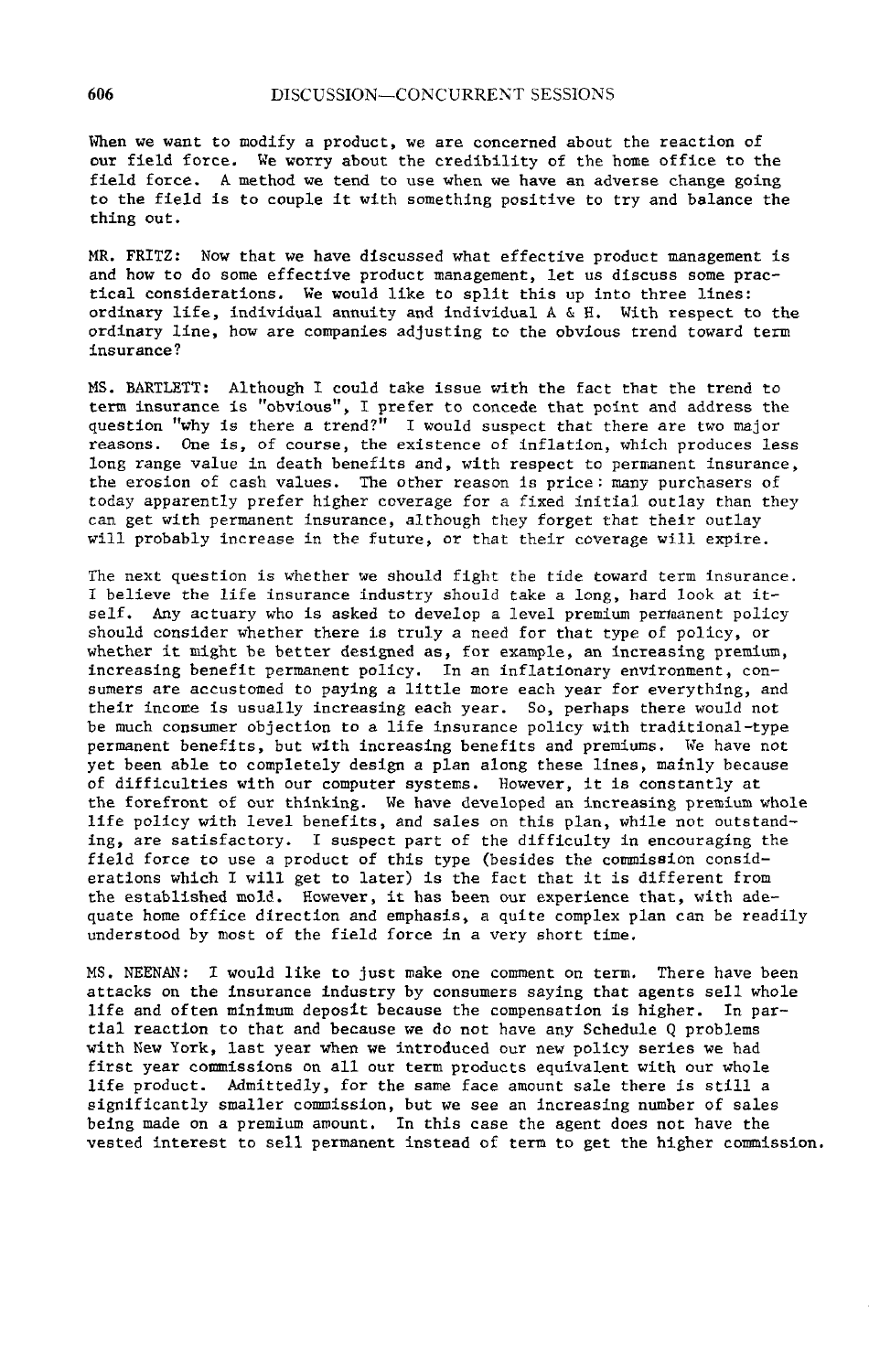MS. BARTLETT: Is anything afoot to change Section 213 to make it possible to have a more equitable commission scale?

MR. DANIEL F. CASE: There is a sub-committee within ACLI that studies the New York expense limitation laws and that sub-commlttee met just a month or two ago. Among the questions which we are going to study (with a view to possibly submitting some proposals to the New York Insurance Department for their support in seeking amendments to Section 213) is the question of the formula that provides an allowance for first year commissions on various plans and that presently provides a smaller allowance for first year commis-<br>sions on term insurance. on term insurance.

MS. BARTLETT: Does that mean then that the ACLI has recognized that the trend to term is obvious?

MR. CASE: There was actually a proposal that was submitted to the New York Insurance Department in 1971 by the then ALC-LIAA. Several proposals were submitted at that time, one of which was to increase the term commission allowance to about 45% instead of the 37% or whatever it is now. This is not a limit of course, but rather an allowance that works into the first year field expense limit. The New York Insurance Department accepted some of the proposals but not that one, which we are considering resubmitting.

MR. FHILLIP A. SCHORR: I sympathize with the problems of inflation mentioned, and I agree that experimentation with new products is desirable. However, I am concerned that by accepting the inevitability of inflation and changing ourselves to live with it, we will be setting up a self-fulfilllng prophecy. I hope we do not give up on the traditional level premium, level benefit products and that we will instead attempt to resolve these problems in other ways.

MS. BARTLETT: I really suggested this to raise a little discussion from the I think that is interesting.

MR. FRITZ: If there is a trend towards term insurance, what is the effect on the insurance company of this trend?

MS. BARTLETT: Because term insurance has more risk associated with it, it probably should be priced to be more profitable than permanent plans. Such pricing could be on a return on investment basis, or as a percent of premium, for example. Oecldental's term plans are priced to be slightly more profitable than permanent plans. I did some reflecting on what would happen to our earnings if we became fully a term insurance company (which, of course, we don't currently intend to do). I confess I have not performed a thorough analysis of this, but, assuming the product were priced to properly reflect all the greater risks associated with term (which would involve persistency and renewal mortality, as well as the increased net amount of risk) it seems to me that our earnings would be, on the average, about the same as with a mixed portfolio. Of course our assets would be lower because we do not have as many reserves and cash values to support, but, since the after-tax excess interest on those assets is, in effect, used to lower the price of permanent insurance, my conclusion is that the net effect, other than a slower growth in assets, is minimal.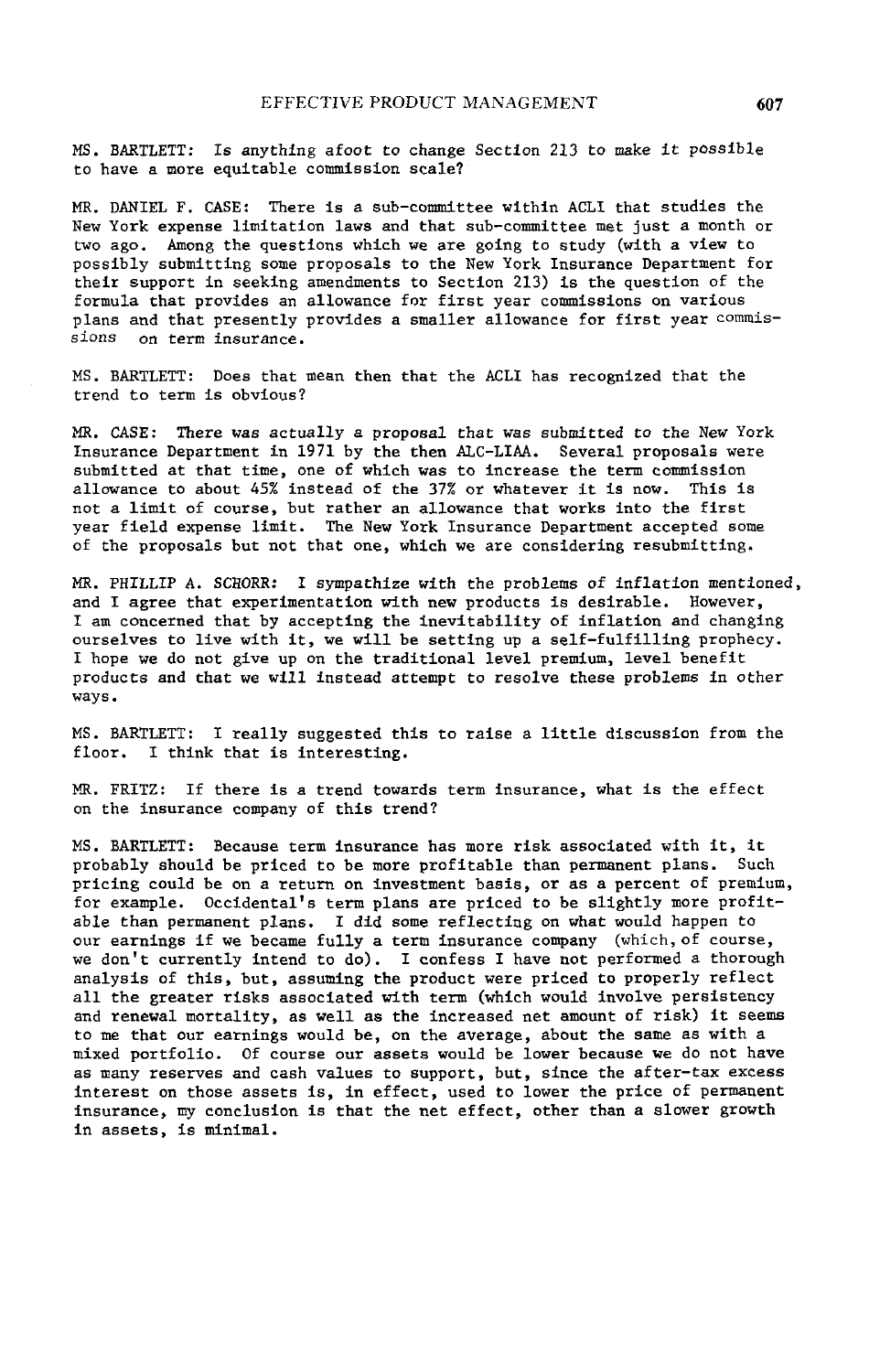MR**.** J**O**HN K**.** BO**O**TH: We hear a **lo**t **ab**o**ut t**he **t**rend **t**o**w**a**r**d **t**erm **ins**u**r**an**ce a**n**d** the fact that a sma**ll**er share of the savings do**l**l**a**r is going into the **l**ife insuran**c**e industry. If there is a shift away from whole l**l**fe insurance tow**a**rd term, there is also another need of the public in addition to insurance needs. These are retirement needs**.** Compan**i**es might consider a package of term insuran**c**e and annuity produ**c**ts, thereby trying to bring back more of the assets that otherwise might go e**l**sewhere.

MR. FRITZ**:** W**h**at are some of the other prob**l**ems that might he involved in the ordinary **l**ife llne at th**is** time?

M**R**. ALLEN D**.** BOOTH: One of our problems, viewed from the perspect**i**ve of t**h**e individua**l** company, is compet**i**tion. In an era of high interest rates and expected med**i**cal breakthroug**h**s leading to **i**ncreased longev**i**ty, it is not difficu**l**t for the **ll**fe actuary to libera**l**ize his assumpt**i**ons just a bit more so as to atta**i**n t**h**at ext**r**a not**c**h of competit**i**veness**.** Further, consumerism has fostered more of a shopper'**s** attitude among buyers of our product than this industry has ever known before**.**

From the aspec**t** of competition, our industry is very compet**i**tive. O**n**e problem that **c**ompetitio**n** brings to the fore is the rep**l**a**c**ement prob**l**em. Persistency has eroded in the p**a**st few years. Why? Compet**i**tion and the attend**a**nt rep**l**acement of in force pol**i**c**i**es is one re**a**son, but there are **o**thers:

- a. ERISA has had a deleterious effect. Many, having a choice between using their available do**ll**ars in a tax shelter as opposed to a nonsheltered l**l**fe insurance program, use the shelter.
- b. Inflation is an answ**e**r. It is p**s**ychological**l**y devas**t**at**i**ng to the consumer to see a produ**c**t for which money was scraped together some few years ago, now worth relatively less in the overall financ**i**al picture.
- c. F**i**nally, changing societal values are hurting **u**s**.** One observer states that life insurance is becoming a part of the throwaway soci-ety. Isn't it purely natural for one spouse to surrender a life Isn't it purely natural for one spouse to surrender a life in**s**urance policy when the other now**-**divorced spouse is no longer deemed a worthy recipient of its benefits?
- d. If a po**l**i**c**y is **s**old for business or estate tax reasons, but the law is changed (as in Section 79), what is the incentive to continue the policy?

How sho**ul**d these problems be met? Each has its ow**n** answers, but there are at least two common threads - (**I**) we mus**t** make our organizations aware of demographic trends, and (2) we must respond more quickly to chang**i**ng s**o**cieta**l** m**o**res.

With regard to Po**l**i**c**y Loans, let us remember they are the con**t**ra**c**tua**l** right of the po**l**icyowner. This is not the significant problem area that it was two or three years ago, but an element of **c**oncern does stil**l** exist. There are some items which are helping and wi**ll** help.

- The 8% variable loan interest rate.
- Increased know**l**edge of the impact and results of min**i**mum depos**i**t bus**i**ness by Marketing people.
- Poss**i**b**l**e **a**gen**t c**ompensation based on net f**l**ow of do**l**lars to the company, i**.**e. n**et** of **l**oans.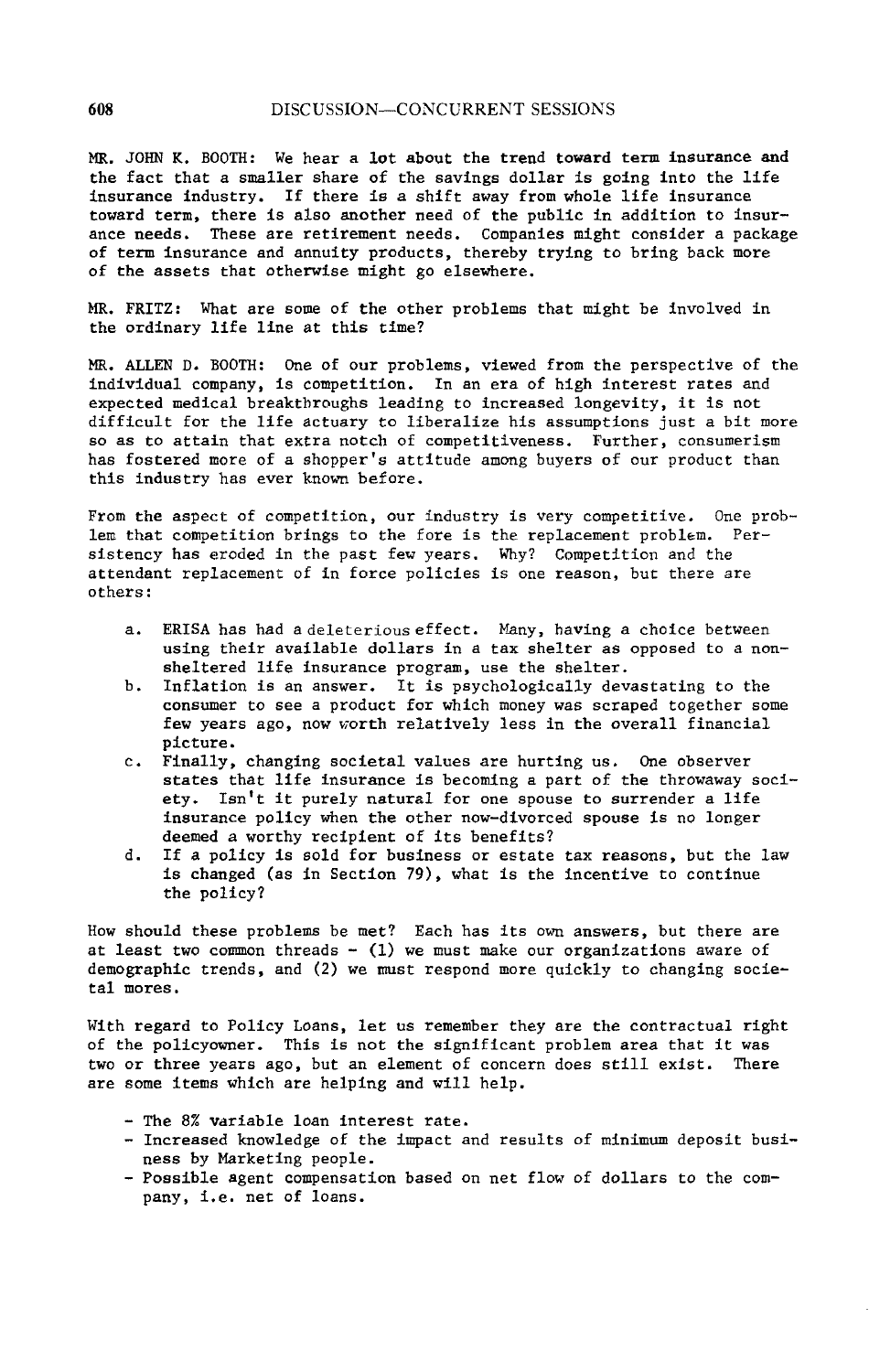We can always talk about expenses as being **a p**roblem, In this regard there is one comment that I would llke to make, With all the tax-based sales that have been made lately, are we building ourselves an expense trap with the necessary administration of some of these tax-sheltered programs? Specifically I am concerned about Section 79 where so many of us have trusts set up which are going to have to be administered for years and years. It was easy to make that initial sale but what have we done to our expense ratios down the road?

MR. FRITZ: When I was at Gulf Life we had a minimum deposit policy with commissions based on net cash flow to the company. We had problems with commissions. We raised them and then we lowered them and finally decided to pay in terms of net cash flow to the company within the first two years, so we actually had a commission chargeback if a policy loan occurred during the first year and a half. It is difficult to administer. It seemed to be an acceptable alternative at least to the home office marketing people because they were aware of what was happening to the profit level of that plan. However, if the company has high agency turnover, the value of these chargehacks may not be as great as one might at first think.

What is the product of the future?

MS. NEENAN: James Anderson's paper on "The Universal Life Insurance Policy" stressed the need for new products with greater flexibility and lower costs. He proposed a flexible premium annuity with no cash or loan values, together with a monthly renewable term rider. Since much of the recent growth in llfe insurance sales has been attributable to term and annuities, the Universal Life Insurance policy certainly should have marketing appeal. Mr. Anderson presented a scenario in which Cannibal Life withdraws all its existing insurance plans, and markets only the Universal Life Insurance Policy. In this scenario, the other life insurance companies either follow Cannibal Life's lead or stop writing new business,

I can not believe the Cannibals are really coming. The American buying public has a deeply ingrained belief in the tradition of borrowing on your life insurance policy when in financial difficulty. Permanent, cash value llfe insurance is nowhere near being obsolete, in my opinion. Products such as variable life or the Universal Life Insurance Policy can be a valuable part of an insurance company's portfolio, adding the kind of product line diversity which can help promote sales growth. However, the product of the future must be based on the traditional llfe insurance concept of assumption of risk. Pinning our hopes for future growth on accumulation vehicles with very limited guarantees, or on products whose marketability is based almost entirely on the current tax laws, could be a serious mistake. I predict that adjustable life will be the product of the future. It can duplicate the coverage provided by all the traditional life, term, and endowment forms, but the policyholder has the flexibility to increase or decrease his premium or face amount at any time, subject to stated requirements for evidence of insurability. A change in the form of coverage can be accomplished by requesting the appropriate premium and face amount changes, allowing the policyholder to adjust the relative savings and protection elements.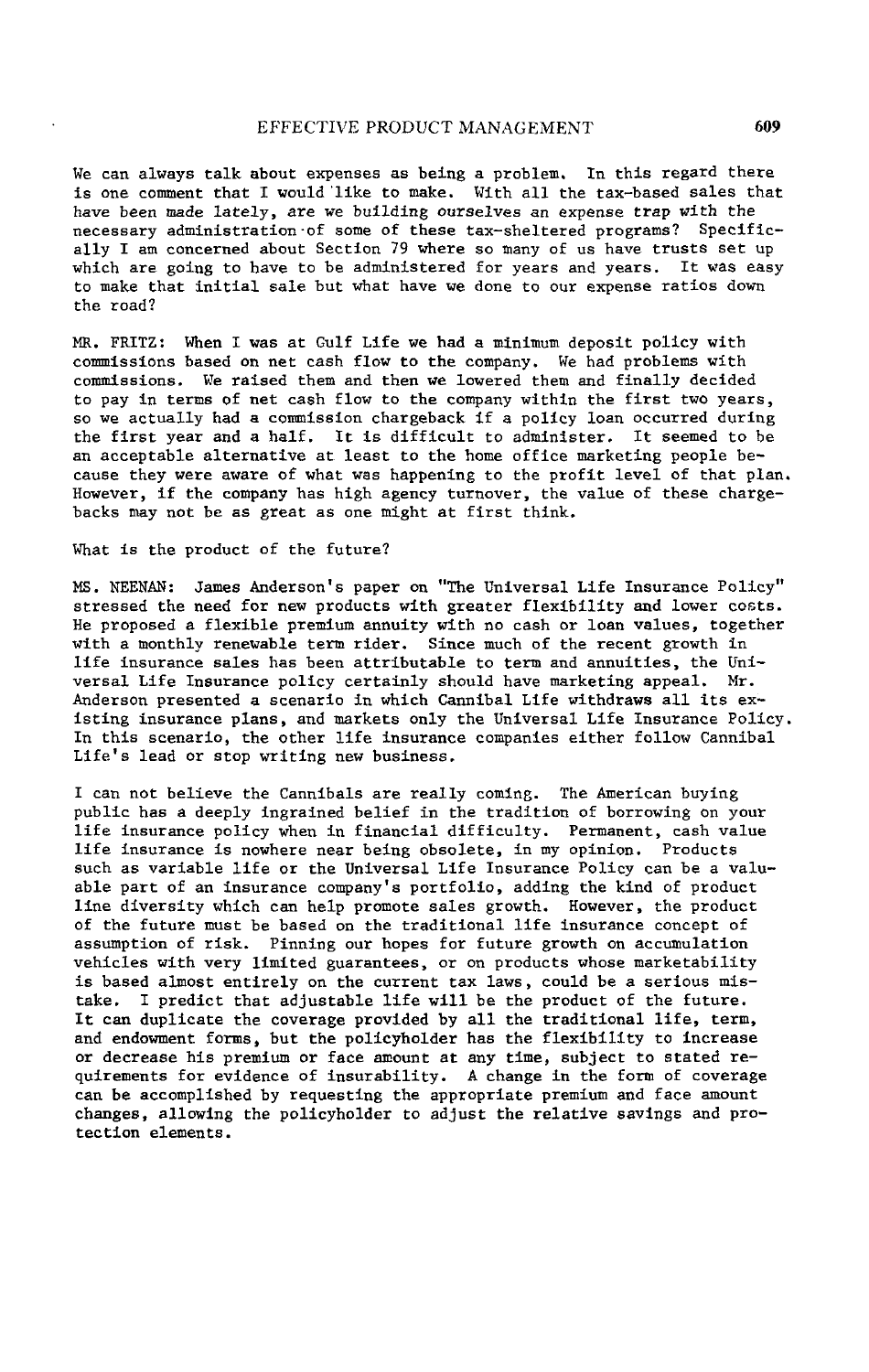Connecticut Mutual is currently evaluating the feasibility of developing a ndmber of non-traditlonal products including variable life and adjustable life but we think that adjustable life is particularly valuable in all our markets. In the individual market, indications from Minnesota Mutual sales results indicate that persistency on adjustable life is much better than on traditional products. We see it as a service-oriented product. It could be a chance to do something new and creative in the area of agents' compensation, getting away from the high first, low renewal commissions and emphasizing service by compensating the agent appropriately. We are particularly interested in adjustable life in the area of individual policy pensions because we have no group pension business. Furthermore, because the multiplicity of policies in the normal pension cases becomes a serious expense problem, we think that adjustable llfe might be the ideal solution to this multiple policy problem.

MR. J. ROSS HANSON: Many people think adjustable life is very complicated and costly to administer. In fact it is just the opposite. If a company has an adjustable policy, it could conceivably be the only policy of the company. The cost of administering this policy is much less than maintaining a portfolio of 40 or 50 different plans of insurance with different cash values and dividend scales and all the related expense of management.

MR. FRITZ: Moving along to the annuity line, how do consumers view an annuity?

MR. BOOTH: How do consumers view an Annuity? What a change since ERISA!  $I_{\text{M}}$  years ago, an annuity was \$X per month for life to the American public, indeed, the American public had any idea at all what an annuity was. Not so today! An annuity, in the mind of the American Consumer, is clearly a savings account with a guaranteed interest yield. Surely, I exaggerate. But maybe only momentarily. It should be obvious that ERISA brought us, for the first time, into head-to-head competition with Banks and Savings and Loan associations. At first, many of us felt that we would benefit from the vertising that other financial institutions were doing. After all, they could spend money to advertise, but we had the marketing force, our agencies, in place and ready to move. Unfortunately, somewhere along the way the worm \_u\_ned. What with Federal disclosure forms pointing out sales charges, and Bank/Savlngs and Loan publicity, we have been bitten as an industry.

MR. FRITZ: Are annuities profitable to the company?

MS. BARTLETT: This is not my area, and I had to do a little research in order to get any information to give you. The head of our Pension Line indicated that, in his opinion, annuities are profitable, although he informed me that we have had some serious problems with regular monthly mode on our IRA business. Apparently we have had extremely bad persistency experienced on this block and as a result have totally cancelled that particular mode and are only offering the pre-authorized check mode.

MR. FRITZ: I agree with Daphne's comment on the IRA market. I did a survey of 60 life insurance companies almost a year ago. The average issue size of IRA policies in my survey was approximately \$I,000 in annual premium. With that large of a premium base I do not believe you need a large front-end load. It is not difficult to project the ultimate commission amount to the agent and if sold to the field force on that basis, the agents would, I believe, understand and accept the necessary lower commission percentages on IRA products.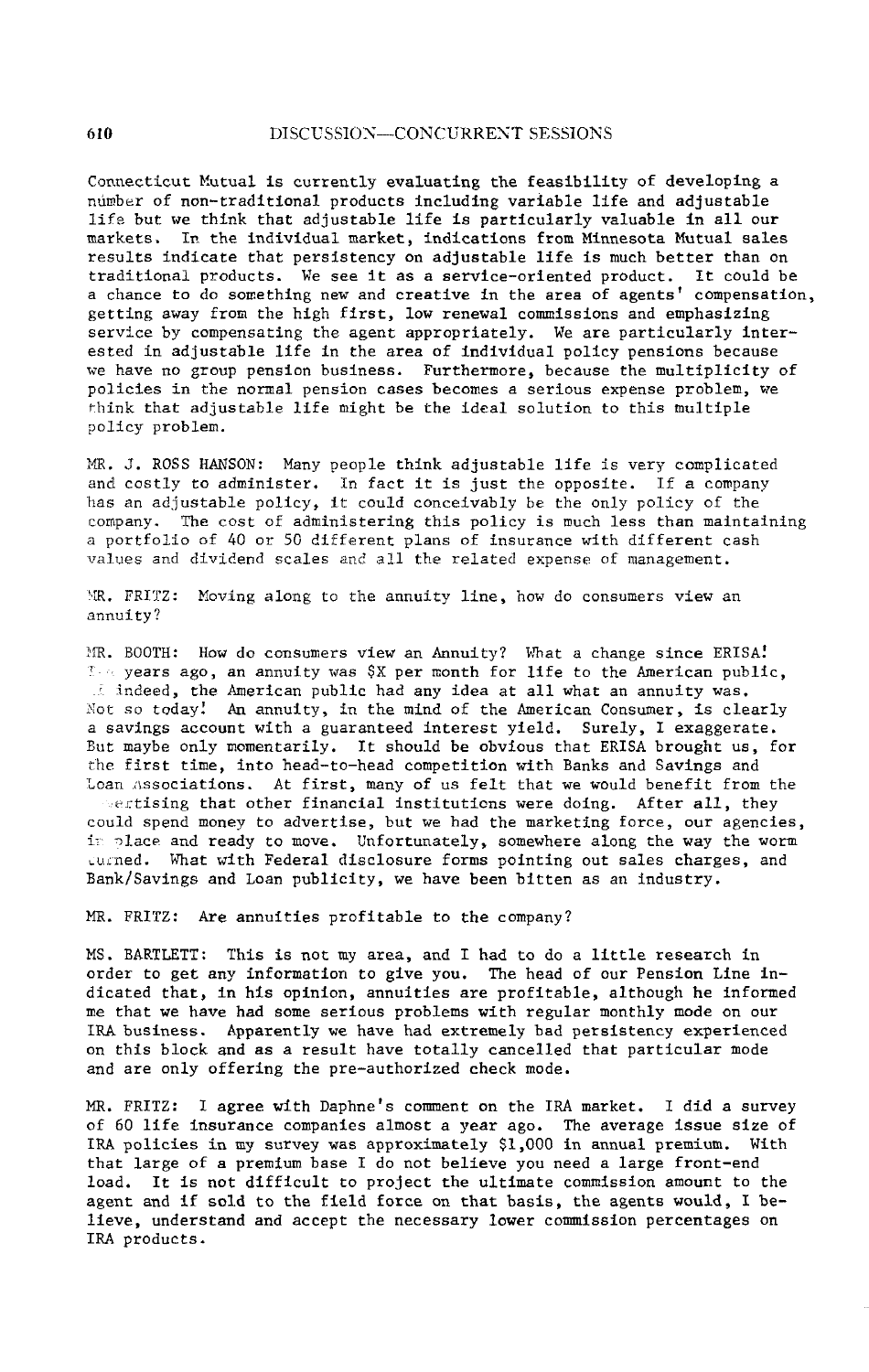As part of my survey, I **a**lso reviewed **a** M**a**rch**,** 1976 Feder**a**l Reserve study. At that time the banking and s**a**vings and loan industries had captured about 75% of the IRA market. The life insurance industry had 21% and I think we can do better than that.

MS. NEENAN: A**n**nuities are sometimes viewed by the field as an easy sale, and we find that some of our agents are s**p**ecializing in annuity products. This means that any reduction in annuity commission rates can have a very dramatic impact on these agents' incomes. However, for flexible premium annuity products the competitiveness of the load and the dividend interest rate have a substantial effect on sales and persistency. For this reason our field force has generally supported a proposal to decrease commission rates to help achieve a lower load. Because of the higher average premium on flexible premium annuities, we find that the average total comm**i**ssion per annuity sale would be quite com**p**arable to that of our average whole life sale.

Our persistency has been disappointing. Annuities with a return-of-premlum feature are particularly vulnerable to early lapses. We feel that the IRA products are most susceptible to replacement by a competitor who has a lower load or is quoting a higher dividend rate. It seems more appropriate to assess a withdrawal charge on early surrenders**,** since a "money-back" guarantee hurts long-term performance results. The primary purpose of this product is to provide a retirement income, and the buying public seems to be placing inc**r**easing **e**mphasis on g**u**arantees. When **se**tting di**v**idend inter**e**st **r**ates in th**i**s parti**c**ularly competitive env**i**ronment, we should avo**id** the temptation of repeating our mistake in the indiv**i**dual disab**i**lity income area of constantly trying to outdo the **c**ompetition.

MR. BOOTH**:** We have marketed what we call a no-load annuity for about three years. It is in fa**c**t no-load if it surv**i**ves until retirement when it is converted to a monthly **i**n**co**me form. There i**s**, h**o**wever, a 15% com**mi**ssion paid in the f**i**rst year ex**c**ept at older ages where **i**t is less. We have the chargeback to the agent and we also have **a** 10% surrender charge at the beginning of the contract. If the annuitant keeps that annuity to do what it was des**i**gned to do, it is truly no-load, but **i**f it is an ear**l**y surrender cash out then it does wh**a**t we **i**ntended it to do.

MR. DENNIS L. CAR**L**SON: We have had a flexible prem**i**um ann**u**ity for ten ye**a**rs, primarily in the HR**-**10 market. In pri**c**ing our annuity we recognize two elements of persistency. One **i**s the policy pers**i**sten**c**y which **i**s basically persisten**c**y by policy **c**ount. Th**i**s persistency rate must be recogn**i**zed be**c**ause there are certain contin**u**ing renewa**l** expenses regardless of how mu**c**h premium is sent in. A se**c**ond element is the d**i**fference between that and premium **i**ncome persistency. Pol**i**cy persisten**c**y in our company has been 90% after five years, but within a matter of two or three years premium inco**m**e persistency is **5**0%. In our pricing, we have assumed pers**i**sten**c**y at very high rates in the traditiona**l** sense of persistency. We **a**s**s**ume the annuity **i**s a de**c**reasing premium annuity to reflect the difference be**t**ween pol**i**cy co**u**nt pers**i**sten**c**y and premium **i**n**c**o**m**e persistency. This produces a more re**al**istic **p**attern of **p**remium in**c**ome.

MR. FRITZ: In my survey, several **c**ompan**i**es used a similar approa**c**h and I wholeheartedly agree with that. Let us move on to the individual health llne. **C**a**n** th**is** li**n**e be profitable?